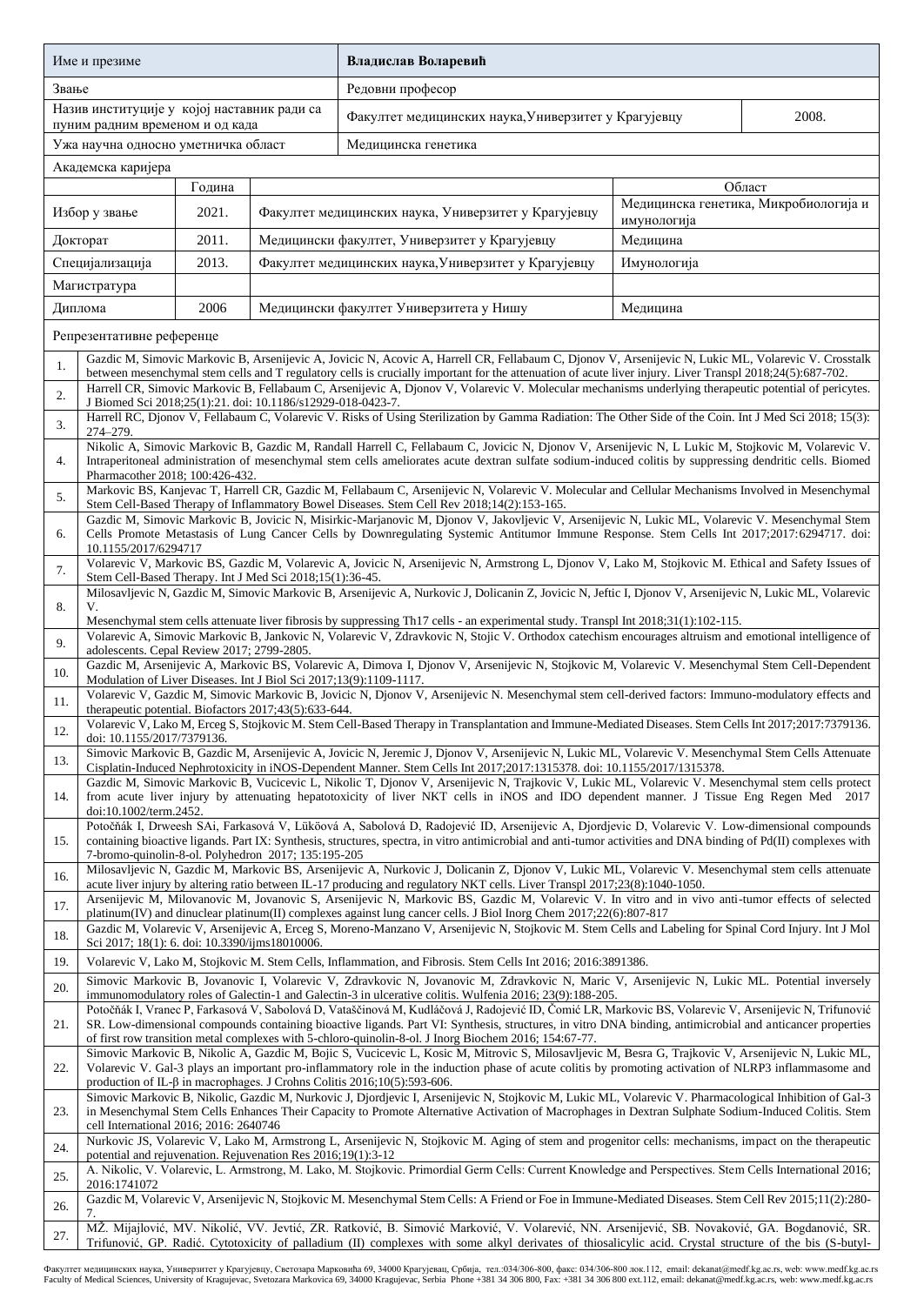|                                                                         | thiosalicylate) palladium (II) complex, [Pd(S-bu-thiosal)2]. Polyhedron 2015; 90:34–40.                                                                                                                                                                                                                                                                                                                                                                                                                                                       |                                           |  |  |  |  |  |  |
|-------------------------------------------------------------------------|-----------------------------------------------------------------------------------------------------------------------------------------------------------------------------------------------------------------------------------------------------------------------------------------------------------------------------------------------------------------------------------------------------------------------------------------------------------------------------------------------------------------------------------------------|-------------------------------------------|--|--|--|--|--|--|
| 28.                                                                     | Volarevic V, Misirkic M, Vucicevic L, Paunovic V, Simovic Markovic B, Stojanovic M, Milovanovic M, Jakovljevic V, Micic D, Arsenijevic N, Trajkovic V,<br>Lukic ML. Metformin aggravates immune-mediated liver injury in mice. Arch Toxicol 2015; 89(3):437-450.                                                                                                                                                                                                                                                                              |                                           |  |  |  |  |  |  |
| 29.                                                                     | Volarevic V, Markovic BS, Bojic S, Stojanovic M, Nilsson U, Leffler H, Besra GS, Arsenijevic N, Paunovic V, Trajkovic V, Lukic ML. Gal-3 regulates the<br>capacity of dendritic cells to promote NKT cell-induced liver injury. Eur J Immunol 2015; 45(2):531-543.                                                                                                                                                                                                                                                                            |                                           |  |  |  |  |  |  |
| 30.                                                                     | Volarevic V, Paunovic V, Markovic Z, Simovic Markovic B, Misirkic-Marjanovic M, Todorović Marković B, Bojic S, Vucicevic L, Jovanovic S, Arsenijevic<br>N, Holclajtner-Antunović I, Milosavljevic M, Dramicanin M, Kravic-Stevovic T, Ciric D, Lukic ML, Trajkovic V. Large Graphene Quantum Dots Alleviate<br>Immune-Mediated Liver Damage. ACS Nano 2014; 8(12):12098-12109.                                                                                                                                                                |                                           |  |  |  |  |  |  |
| 31.                                                                     | Volarevic V, Nurkovic J, Arsenijevic N, Stojkovic M. Concise review: therapeutic potential of mesenchymal stem cells for the treatment of acute liver failure<br>and cirrhosis. Stem Cells 2014; 32(11):2818-2823.                                                                                                                                                                                                                                                                                                                            |                                           |  |  |  |  |  |  |
| 32.                                                                     | V. Volarevic, S. Bojic, J. Nurkovic, A. Volarevic, B. Ljujic, N. Arsenijevic, M. Lako, M. Stojkovic. Stem Cells as New Agents for the Treatment of Infertility:<br>Current and Future Perspectives and Challenges. BioMed Research International 2014; 2014:507234.                                                                                                                                                                                                                                                                           |                                           |  |  |  |  |  |  |
| 33.                                                                     | Bojic S, Volarevic V, Ljujic B, Stojkovic M. Dental stem cells-characteristics and potential. Histol Histopathol 2014; 29(6):699-706.                                                                                                                                                                                                                                                                                                                                                                                                         |                                           |  |  |  |  |  |  |
| 34.                                                                     | Vukcevic G, Volarevic V, Raicevic S, Tanaskovic I, Milicic B, Vulovic T, Arsenijevic S. A novel semi-quantitative method for measuring tissue bleeding.<br>Histol Histopathol 2014; 29(3):353-360.                                                                                                                                                                                                                                                                                                                                            |                                           |  |  |  |  |  |  |
| 35.                                                                     | Ljujic B, Milovanovic M, Volarevic V, Murray B, Bugarski D, Przyborski S, Arsenijevic N, Lukic ML, Stojkovic M. Human mesenchymal stem cells creating<br>an immunosuppressive environment and promote breast cancer in mice. Sci Rep 2013; 3:2298. doi: 10.1038/srep02298.                                                                                                                                                                                                                                                                    |                                           |  |  |  |  |  |  |
| 36.                                                                     | D.P. Dimitrijević, V.V. Glođović, G.P. Radić, S. García-Granda, L. Menéndez-Taboada, M. Milovanović, V. Volarević, N. Arsenijević, G.A. Bogdanović,<br>S.R. Trifunović. Stereospecific ligands and their complexes. Part XV. Synthesis, characterization and cytotoxicity of novel platinum (IV) complexes with some<br>esters of ethylenediamine-N,N0-di-S,S-(2,20-dibenzyl)acetic acid. Crystal structure of O,O0-dipropyl-ethylenediamine-N,N0-di-S, S-(2,20-dibenzyl)acetate<br>dihydrochloride. Inorganica Chimica Acta 2013; 402:83-89. |                                           |  |  |  |  |  |  |
| 37.                                                                     | V. Volarevic, J.M. Vujic, M. Milovanovic, T. Kanjevac, A. Volarevic, S.R. Trifunovic, N. Arsenijevic. Cytotoxic effects of palladium(II) and platinum(II)<br>complexes with O,O'-dialkyl esters of (S,S)-ethylenediamine-N,N'-di-2-(4-methyl) pentanoic acid on human colon cancer cell lines. J BUON 2013; 18(1):131-<br>137                                                                                                                                                                                                                 |                                           |  |  |  |  |  |  |
| 38.                                                                     | Volarevic V, Erceg S, Bhattacharya SS, Stojkovic P, Horner P, Stojkovic M. Stem cell based therapy for spinal cord injury. Cell Transplant 2013; 22(8):1309-<br>1323.                                                                                                                                                                                                                                                                                                                                                                         |                                           |  |  |  |  |  |  |
| 39.                                                                     | Arsenijevic S, Vukcevic-Globarevic G, Volarevic V, Macuzic I, Todorovic P, Tanaskovic I, Mijailovic M, Raicevic S, Jeremic B. Continuous controllable<br>balloon dilation: a novel approach for cervix dilation. Trials 2012; 13(1):196                                                                                                                                                                                                                                                                                                       |                                           |  |  |  |  |  |  |
| 40.                                                                     | A.Volarevic, B. Ljujic, V. Volarevic, M. Milovanovic, T. Kanjevac, A. Lukic, N. Arsenijevic. A new semiquantitative method for evaluation of metastasis<br>progression. J BUON 2012; 17:585-590.                                                                                                                                                                                                                                                                                                                                              |                                           |  |  |  |  |  |  |
| 41.                                                                     | Milovanovic M, Volarevic V, Ljujic B, Radosavljevic G, Jovanovic I, Arsenijevic N, Lukic ML. Deletion of IL-33R (ST2) Abrogates Resistance to EAE in<br>BALB/C Miceby Enhancing Polarization of APC to Inflammatory Phenotype. Plos ONE 2012;7(9):e45225.                                                                                                                                                                                                                                                                                     |                                           |  |  |  |  |  |  |
| 42.                                                                     | M. Arsenijević, M. Milovanović, V. Volarević, D. Čanović, N. Arsenijević, T. Soldatović, S. Jovanović, Ž.D. Bugarčić. Cytotoxic properties of platinum(IV)<br>and dinuclear platinum(II) complexes and their ligand substitution reactions with guanosine-50-monophosphate. Transition Met Chem 2012; 37(5):481-488.                                                                                                                                                                                                                          |                                           |  |  |  |  |  |  |
| 43.                                                                     | J.M. Vujić, G.N. Kaluđerović, B.B. Zmejkovski, M. Milovanović, V. Volarević, N. Arsenijević, T.P. Stanojković, S.R. Trifunović. Stereospecific ligands and<br>their complexes. Part X: Synthesis, characterization and in vitro antitumoral activity of platinum(IV) complexes with O,O0-dialkyl-(S,S)-ethylenediamine-<br>N, N0-di-2-(4-methyl) pentanoate ligands. Inorganica Chimica Acta 2012; 390:123–128.                                                                                                                               |                                           |  |  |  |  |  |  |
| 44.                                                                     | G. Radosavljevic, V. Volarevic, I. Jovanovic, M. Milovanovic, N. Pejnovic, N. Arsenijevic, D.K. Hsu, M.L. Lukic. The roles of Galectin-3 in autoimmunity<br>and tumor progression. Immunol Res $2012$ ; $52(1-2)$ : 100-110.                                                                                                                                                                                                                                                                                                                  |                                           |  |  |  |  |  |  |
| 45.                                                                     | M. Milovanovic, V. Volarevic, G. Radosavljevic, I. Jovanovic, N. Pejnovic, N. Arsenijevic, M. L. Lukic. IL-33/ST2 axis in inflammation and<br>immunopathology. Immunol Res 2012; 52(1-2):89-99.                                                                                                                                                                                                                                                                                                                                               |                                           |  |  |  |  |  |  |
| 46.                                                                     | Volarevic V, Milovanovic M, Ljujic B, Pejnovic N, Arsenijevic N, Nilsson U, Leffler H, Lukic ML. Galectin-3 deficiency prevents concanavalin A-induced<br>hepatitis in mice. Hepatology 2012; 55(6):1954-1964.                                                                                                                                                                                                                                                                                                                                |                                           |  |  |  |  |  |  |
| 47.                                                                     | T. Kanjevac, M. Milovanovic, V. Volarevic, ML. Lukic, N. Arsenijevic, D. Markovic, N. Zdravkovic, Z. Tesic, A. Lukic. Cytotoxic effects of glass ionomer<br>cements on human dental pulp stem cells correlate with fluoride release. Med Chem 2012; 8(1): 40-45(6).                                                                                                                                                                                                                                                                           |                                           |  |  |  |  |  |  |
| 48.                                                                     | M. Arsenijević, M. Milovanović, V. Volarević, A. Djeković, T. Kanjevac, N. Arsenijević, S. Đukić and ŽD. Bugarčić. Cytotoxicity of gold (III) complexes on<br>A549 human lung carcinoma epithelial cell line. Med Chem 2012; 8(1):2-8(7).                                                                                                                                                                                                                                                                                                     |                                           |  |  |  |  |  |  |
| 49.                                                                     | Volarevic V, Mitrovic M, Milovanovic M, Zelen I, Nikolic I, Mitrovic S, Pejnovic N, Arsenijevic N. and Lukic M. Protective role of IL-33/ST2 axis in Con<br>A-induced hepatitis. Journal of Hepatology 2012; 56(1):26-33.                                                                                                                                                                                                                                                                                                                     |                                           |  |  |  |  |  |  |
| 50.                                                                     | V. Volarevic, B. Ljujic, A, Lukic, N. Arsenijevic, Stojkovic M. Human Stem Cell Research and Regenerative Medicine - Present and Future. British Medical<br>Bulletin 2011; 99:155-168.                                                                                                                                                                                                                                                                                                                                                        |                                           |  |  |  |  |  |  |
| 51.                                                                     | Vujić JM, Kaluđerović GN, Milovanović M, Zmejkovski BB, Volarević V, Zivić D, Durđević P, Arsenijević N, Trifunović SR. Stereospecific ligands and<br>their complexes. Part VII. Synthesis, characterization and in vitro antitumoral activity of platinum(II) complexes with O.O'-dialkyl esters of (S.S)-<br>ethylenediamine-N,N'-di-2-(4-methyl)pentanoic acid. Eur J Med Chem 2011; 46(9):4559-4565.                                                                                                                                      |                                           |  |  |  |  |  |  |
| 52.                                                                     | Volarevic V, Arsenijevic N, Lukic ML, Stojkovic M. Concise review: mesenchymal stem cell treatment of the complications of diabetes mellitus. Stem Cells<br>2011: 29:5-10.                                                                                                                                                                                                                                                                                                                                                                    |                                           |  |  |  |  |  |  |
| 53.                                                                     | Volarevic V, Al-Qahtani A, Arsenijevic N, Pajovic S, Lukic ML. Interleukin-1 receptor antagonist (IL-1Ra) and IL-1Ra producing mesenchymal stem cells as<br>modulators of diabetogenesis. Autoimmunity 2010; 43:255-263.                                                                                                                                                                                                                                                                                                                      |                                           |  |  |  |  |  |  |
| 54.                                                                     | Volarevic V, Milovanovic M, Djekovic A, Petrovic B, Arsenijevic N, Bugarcic Z. The cytotoxic effects of some selected gold(III) complexes on 4T1 cells and<br>their role in the prevention of breast tumor growth in BALB/c mice. J BUON 2010; 15:768-773.                                                                                                                                                                                                                                                                                    |                                           |  |  |  |  |  |  |
| 55.                                                                     | Vujić JM, Cvijović M, Kaluderović GN, Milovanović M, Zmejkovski BB, Volarević V, Arsenijević N, Sabo TJ, Trifunović SR. Palladium(II) complexes with<br>R2edda derived ligands. Part IV. O,O'-dialkyl esters of (S,S)-ethylenediamine-N,N'-di-2-(4-methyl)-pentanoic acid dihydrochloride and their palladium(II)<br>complexes: Synthesis, characterization and in vitro antitumoral activity against chronic lymphocytic leukemia (CLL) cells. Eur J Med Chem 2010; 45(9):3601-                                                              |                                           |  |  |  |  |  |  |
| 56.                                                                     | 3606.<br>Milovanović M, Djeković A, Volarević V, Petrović B, Arsenijević N, Bugarcić ZD. Ligand substitution reactions and cytotoxic properties of [Au(L)Cl2](+)<br>and [AuCl2(DMSO)2]+ complexes (L=ethylenediamine and S-methyl-l-cysteine). J Inorg Biochem 2010;104(9):944-949.                                                                                                                                                                                                                                                           |                                           |  |  |  |  |  |  |
| 57.                                                                     | Simovic Markovic B, Milosavljevic N, Arsenijevic A, Gazdic M, Lukic ML, Volarevic V. Bacterial flora play important roles in acute dextran sulphate sodium-<br>induced colitis but are not involved in gal-3 dependent modulation of colon inflammation. Ser J of Exp Clin Res 2017;18:213-220.                                                                                                                                                                                                                                               |                                           |  |  |  |  |  |  |
| 58.                                                                     | Simovic Markovic B, Vucicevic Lj, Bojic S, Volarevic V. The role of autophagy in immunity and autoimmune diseases. Ser J of Exp Clin Res 2014; 15:223-<br>229.                                                                                                                                                                                                                                                                                                                                                                                |                                           |  |  |  |  |  |  |
| 59.                                                                     | Volarević V, Milovanović M, Djekovic A, Bugarcic Z, Arsenijevic N. Cytotoxic effects of selected gold (III) complexes on murine BCL-1 B lineage leukemia<br>cell line. Ser J Exp Clin Res 2012; 13(3): 99-102.                                                                                                                                                                                                                                                                                                                                |                                           |  |  |  |  |  |  |
| 60.                                                                     | Volarevic V, Milovanovic M, Arsenijevic N, Lukic M. The new semi-quantitative method for determination of liver damage after Concanavalin A<br>administration. Ser J Exp Clin Res 2010; 11:45-48.                                                                                                                                                                                                                                                                                                                                             |                                           |  |  |  |  |  |  |
| Збирни подаци научне, односно уметничке и стручне активности наставника |                                                                                                                                                                                                                                                                                                                                                                                                                                                                                                                                               |                                           |  |  |  |  |  |  |
|                                                                         | Укупан број цитата                                                                                                                                                                                                                                                                                                                                                                                                                                                                                                                            | Science Citation Index,<br>Web of Science |  |  |  |  |  |  |
|                                                                         | Укупан број радова са SCI или (SSCI)                                                                                                                                                                                                                                                                                                                                                                                                                                                                                                          | Scopus                                    |  |  |  |  |  |  |
|                                                                         | листе у последњих 10 година                                                                                                                                                                                                                                                                                                                                                                                                                                                                                                                   | 49                                        |  |  |  |  |  |  |

Факултет медицинских наука, Универзитет у Крагујевцу, Светозара Марковића б9, 34000 Карујевац, Србија, тел:034/306-800, факс: 034/306-800 лок.112, email: dekanat@medf.kg.ac.rs, web: www.medf.kg.ac.rs<br>Faculty of Medical Sc